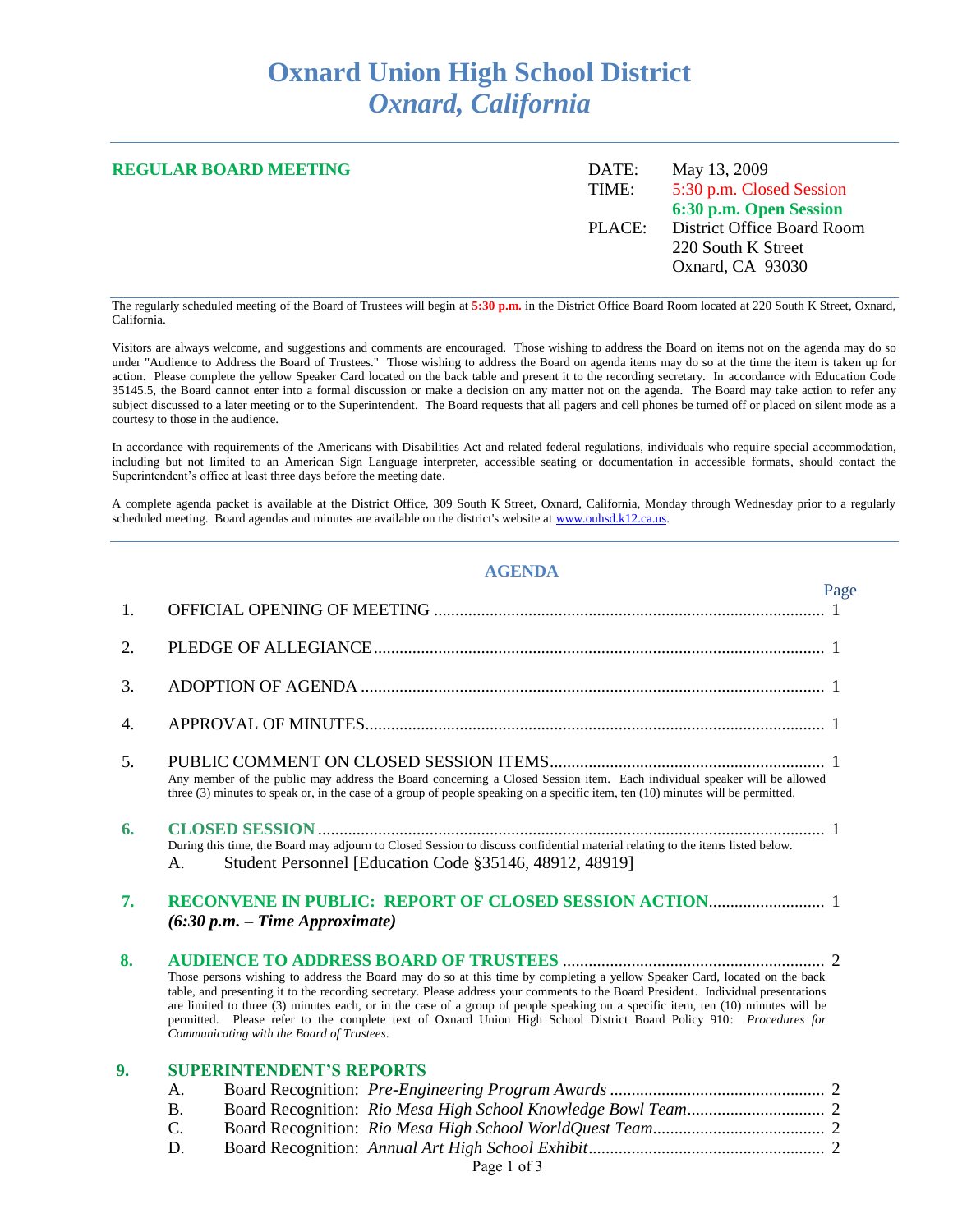|     | May 13, 2009 | <b>Board Meeting Agenda</b>                                                                        |      |
|-----|--------------|----------------------------------------------------------------------------------------------------|------|
| 9.  |              | <b>SUPERINTENDENT'S REPORTS - Continued</b>                                                        | Page |
|     |              |                                                                                                    |      |
|     | Ε.           |                                                                                                    |      |
|     | F.           |                                                                                                    |      |
|     | G.           | Board Report: ACE Charter High School (Architecture, Construction and                              |      |
|     |              |                                                                                                    |      |
|     | H.           |                                                                                                    |      |
|     | I.           |                                                                                                    |      |
| 10. |              | <b>CONSENT CALENDAR</b>                                                                            |      |
|     | А.           |                                                                                                    |      |
|     | <b>B.</b>    | Consideration of Approval of Student Expulsion by Voluntary Agreement of the School                |      |
|     |              | Principal, the Student, and the Students' Parent/Guardian, as per Board Policy 5144,<br>Section 22 |      |
|     | C.           | Consideration of Approval of Designation of 2009-2010 CIF Representative to League  2              |      |
|     | D.           | Consideration of Approval of Adoption of Resolution No. 09-25 Proclaiming May 13,                  |      |
|     |              |                                                                                                    |      |
|     | Ε.           | Consideration of Approval of Adoption of Resolution No. 09-26 Proclaiming May 18                   |      |
|     |              |                                                                                                    |      |
|     | F.<br>G.     | Consideration of Approval of Waiver of California High School Exit Exam (CAHSEE)                   |      |
|     |              |                                                                                                    |      |
|     | H.           |                                                                                                    |      |
|     | I.           | Consideration of Adoption of Resolutions for Fiscal Year 2009-2010: No. 09-18,                     |      |
|     |              | Temporary Loans Between District Funds; No. 09-19, Appropriation Transfers; No.                    |      |
|     |              | 09-20, Transfers To and From the Deferred Maintenance Fund; No. 09-21,                             |      |
|     |              | Authorization for Budget Transfers; No. 09-22, To Authorize the District to Borrow                 |      |
|     |              |                                                                                                    |      |
|     | J.           | Consideration of Award of RFP#FS-08/09 for Management Consulting Services Relating                 |      |
|     |              |                                                                                                    |      |
|     | K.           | Consideration of Approval to Purchase Dell Computer Servers, Utilizing Western States              |      |
|     |              | Contracting Alliance Master Agreement for Dell Marketing L.P. Number A63307                        |      |
|     | L.           | Consideration of Approval to Purchase Dell Computers, Utilizing Western States                     |      |
|     |              | Contracting Alliance Master Agreement for Dell Marketing L.P. Number A63307                        |      |
|     |              |                                                                                                    |      |
|     | M.           | Consideration of Approval of Agreement and Memorandum of Understanding Between                     |      |
|     |              |                                                                                                    |      |
|     | N.           | Consideration of Renewal of Agreements with the Ventura County Office of Education                 |      |
|     |              | for Escape Financial Systems and Escape Payroll/Personnel System for the 2009-                     |      |
|     |              |                                                                                                    |      |
|     | O.           | Consideration of Approval to Enter Into a Lease Agreement with G.E. Capital                        |      |
|     |              | Corporation through Business Systems Today for a Cannon Image 550 Copier for                       |      |
|     |              |                                                                                                    |      |
|     | P.           | Consideration of Approval of Agreement between Oxnard Union High School District,                  |      |
|     |              | Boys and Girls Club of Greater Oxnard and Port Hueneme (BGCOP), City Corps                         |      |
|     |              | (CC) and the Ventura County Office of Education (VCOE) in the Implementation                       |      |
|     |              |                                                                                                    |      |